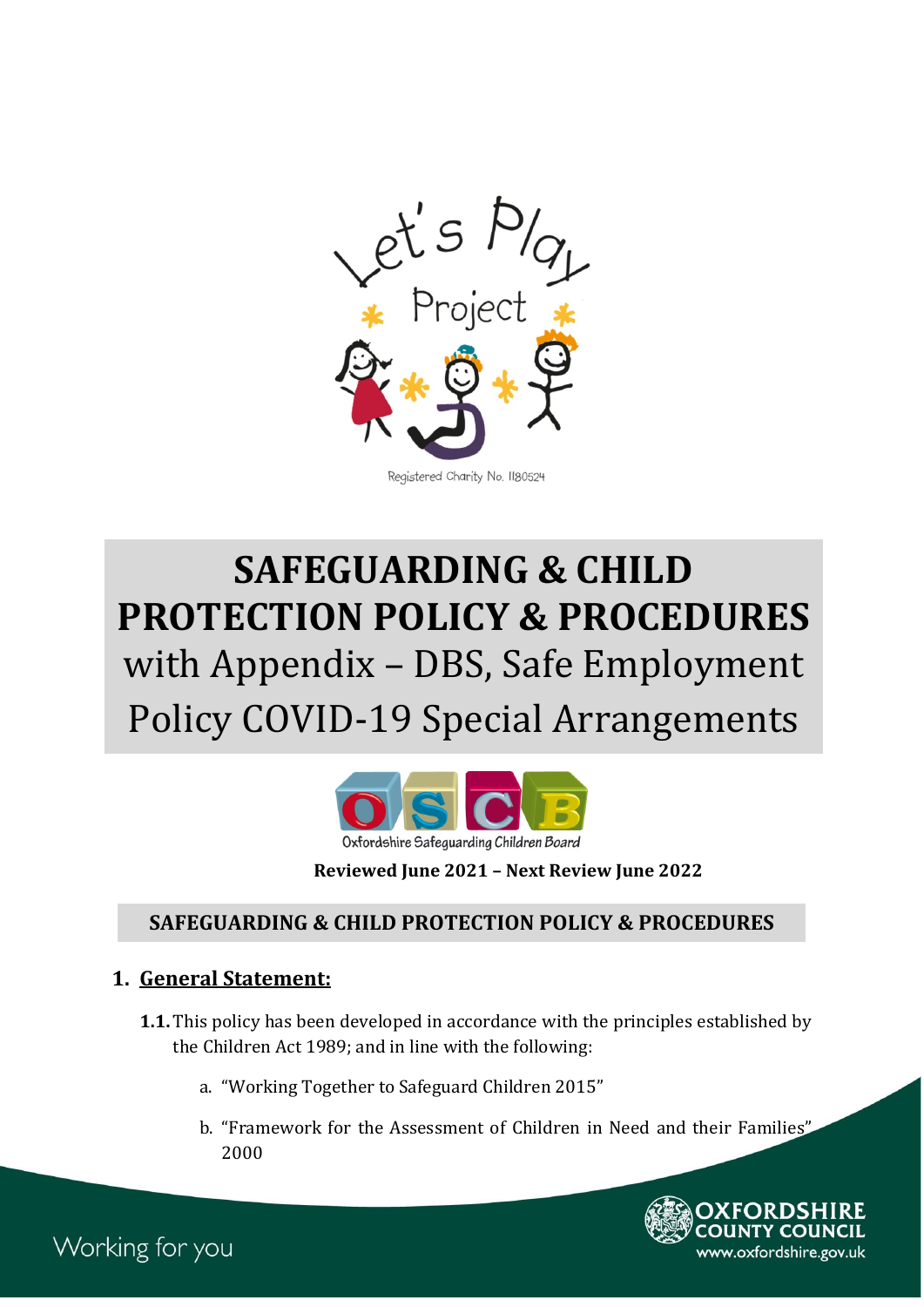

1

- c. "What to do if you are worried a Child is being Abused" 2015 [1](#page-1-0)
- d. Oxfordshire Safeguarding Children Board (OSCB) guidelines
- **1.2.** The Trustees take seriously their responsibility under section 11 of the Children Act and duties under "working together" to safeguard <sup>[2](#page-1-1)</sup> and promote the welfare of Young People; and to work together with other agencies to ensure adequate arrangements exist within our setting to identify, and support those Young People who are suffering harm or are likely to suffer harm.
- **1.3.** We recognise that all Staff<sup>3</sup> and Trustees have a full and active part to play in protecting the Young People from harm, and that the Young Person's welfare is our paramount concern.
- **1.4.**Our setting should provide a safe, caring, positive and stimulating environment that promotes the social, physical and moral development of the individual Young Person free from discrimination or bullying where Young People can play and develop happily.
- **1.5.** This policy applies to all Staff, Trustees and Volunteers working at The Let's Play Project.
- **1.6.** The aims of this policy are:
	- a. To support the Young Person's development in ways that will foster security, confidence and resilience
	- b. To provide an environment in which Young People feel safe, secure, valued and respected, feel confident and know how to approach adults if they are in difficulties.
	- c. To raise the awareness with all staff of the need to safeguard Young People and of their responsibilities in identifying and reporting possible cases of abuse.
	- d. To provide a systematic means of monitoring Young People known or thought to be at risk of harm, and ensure we contribute to assessments of need and support plans for those Young People where appropriate.

<span id="page-1-0"></span> $1$  What To Do If You Are Worried A Child is being Abused www.doh.gov.uk/safeguardingchildren/index.htm

<span id="page-1-1"></span><sup>&</sup>lt;sup>2</sup> Safeguarding (as defined in the Joint Inspector's Safeguarding report is taken to mean "All agencies working with children, young people and their families take all reasonable measures to ensure that the risk of harm to children's welfare are minimised" and "where there are concerns about children and young people's welfare, all agencies take all appropriate actions to address those concerns, working to agree local policies and procedures in full partnership with other agencies"

<span id="page-1-2"></span><sup>&</sup>lt;sup>3</sup> "Staff" covers ALL adult staff on site, including temporary, supply and ancillary staff, and volunteers working with children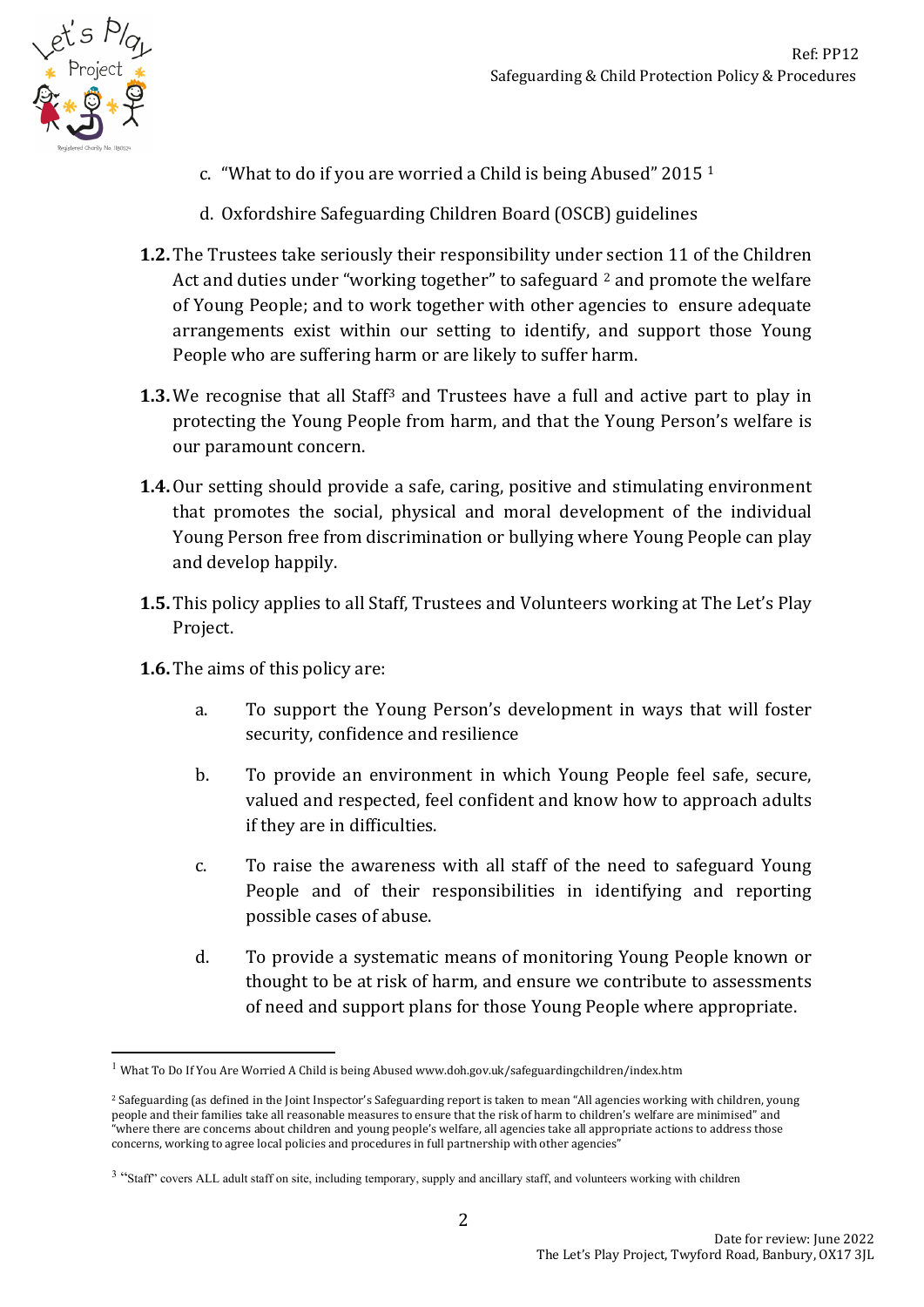

- e. To acknowledge the need for effective and appropriate communication between all members of staff in relation to safeguarding Young People.
- f. To develop a structured procedure within the Let's Play Project which will be followed by all members of the staff in cases of suspected abuse.
- g. To develop effective working relationships with all other agencies, involved in safeguarding Young People.
- h. To ensure that all adults within Let's Play who have access to Young People have been checked as to their suitability. This includes other community users of our facilities, following correct staff recruitment and selection procedures.

This document should be read in conjunction with the following policies:

- a. Recruitment of Ex-Offenders PP04
- b. DBS & Safe Employment PP06

## **2. Procedures:**

- 2.1. The Let's Play Project procedures for safeguarding Young People will be in line with Oxfordshire Local Authority (the LA) and Oxfordshire Safeguarding Children Board (OSCB), Child Protection Procedures, and "Working Together to Safeguard Children 2015". We will ensure that:
	- 2.1.1. The Trustees understand and fulfil its safeguarding responsibilities.
	- 2.1.2. Activities Manager, Activities Assistants and Operations Manager have undertaken appropriate training for the role, as recommended by the OSCB, within the past two years. Our Core Staff will update their training with OSCB approved training every two years.
	- 2.1.3. In the absence of an appropriately trained member of staff, (the Safeguarding Lead) Shirley Gelleburn our Chair of Trustees will assume this role.
	- 2.1.4. All Staff and Volunteers new to Let's Play will be made aware of this policy and the procedures for child protection, the name and contact details of the Core Staff or Session Leader and have these explained, as part of their induction into the Project.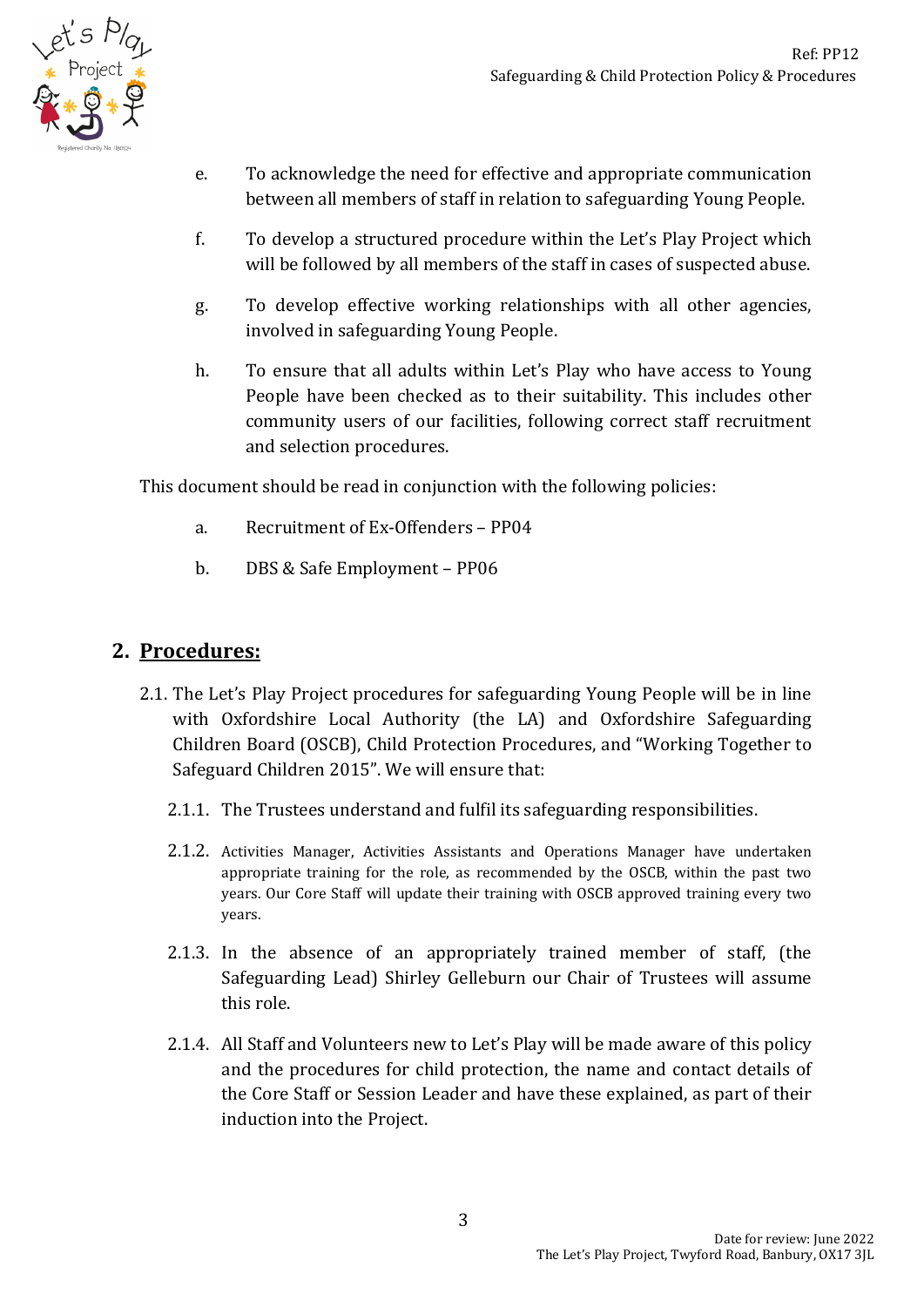

- 2.1.5. All members of staff are provided with opportunities at least every three years to receive training to develop their understanding of the signs and indicators of abuse, how to respond to a Young Person who discloses abuse and the procedure to be followed in appropriately sharing a concern of possible abuse or a disclosure of abuse.
- 2.1.6. Our Disclosure baring service (DBS) and policy and commitment to Safer Recruitment will ensure the suitability of adults working with Young People on our site at any time.
- 2.1.7. Community users organising activities for children are aware of and understand the need for compliance with the Let's Play guidelines and procedures.
- 2.1.8. The name of any member of staff considered not suitable to work with Young People will be notified to the DBS (Disclosure and Barring service), with the advice and support of the Trustees and or Local Authority Designated Officer (LADO).
- 2.1.9. Our procedures will be annually reviewed and up-dated and a summary report of findings sent to our Trustees and the OSCB.

# **3. Responsibilities:**

3.1. Staff at Let's Play will follow the OSCB Procedures/Local Authority guidance in all cases of abuse, or suspected abuse (these can be found at [www.OSCB.org.uk\)](http://www.oscb.org.uk/).

#### 3.2. **We will therefore**:

- 3.2.1. Understand that our responsibility to safeguard Young People requires that we all appropriately share any concerns that we may have about Young People.
- 3.2.2. Ensure that we refer a Young Person if there are concerns about a Young Person's welfare, possible abuse or neglect to the Locality & Community Support Service North on 0345 241 2703. For young people in immediate danger contact the Multi Agency Safeguarding Hub (MASH) on the following contact number 0845 0507666.
- 3.2.3. Ensure that detailed and accurate written records of concerns about a Young Person are kept even if there is no need to make an immediate referral. See guidance on record keeping: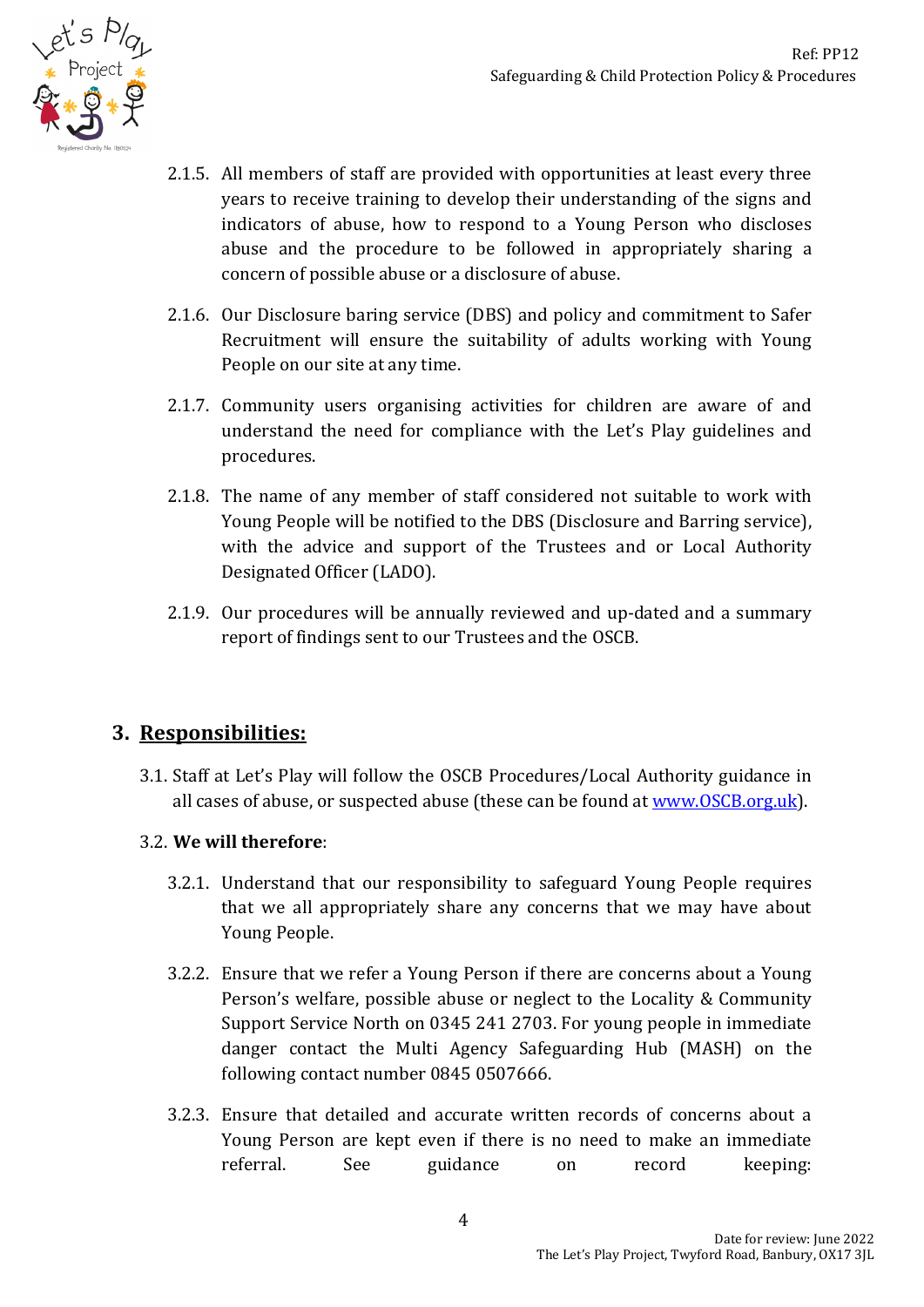

[http://portal.oxfordshire.gov.uk/content/public/CYPF/schools/behaviou](http://portal.oxfordshire.gov.uk/content/public/CYPF/schools/behaviour_attendance/safeguarding_child_protection/Keeping_Child_Protection_Records.doc) r attendance/safeguarding child protection/Keeping Child Protection R [ecords.doc](http://portal.oxfordshire.gov.uk/content/public/CYPF/schools/behaviour_attendance/safeguarding_child_protection/Keeping_Child_Protection_Records.doc)

- 3.2.4. Ensure that all such records are kept confidentially and securely.
- 3.2.5. Ensure that the Core Staff, or another appropriate member of staff, attends case conferences, family support meetings, core groups, or other multi-agency planning meetings, contributes to the Framework for Assessments process, and provides a report which has been shared with the parents.
- 3.2.6. Establish and maintain links with relevant agencies and co-operate as required with enquiries of a child protection nature.
- 3.2.7. Ensure that all Let's Play staff are aware of the Safeguarding policy and procedures, and understand their responsibilities in being alert to, and acting appropriately in cases of abuse, or suspected abuse, and know how to recognise and refer any concerns.
- 3.2.8. Provide, where requested, an annual report for the Trustees, detailing any changes to the policy and procedures; training undertaken by the Core Staff and by all staff, number and type of incidents/cases, and number of Young People referred to Children's Social Care and subject to Child Protection Plans (anonymised). The Trustees will use this report to fulfil its responsibility to provide the OSCB with information about their Safeguarding policies and procedures when requested.
- 3.2.9. Keep themselves up to date with knowledge to enable them to fulfil their role, including attending relevant training, at least every two years, provided by the Oxfordshire Safeguarding Children Board. Frequent training should include training on child sexual exploitation, radicalisation as well as generalist and specialist safeguarding training.
- 3.2.10.Ensure that all staff and volunteers understand that there is a procedure to be followed in dealing with child protection allegations made against staff. This procedure must be followed on all occasions. All staff must be made aware of this process and how it differs from other concerns about children.
- 3.2.11.Ensure that we have staff on all interview panels who are Safer Recruitment Trained.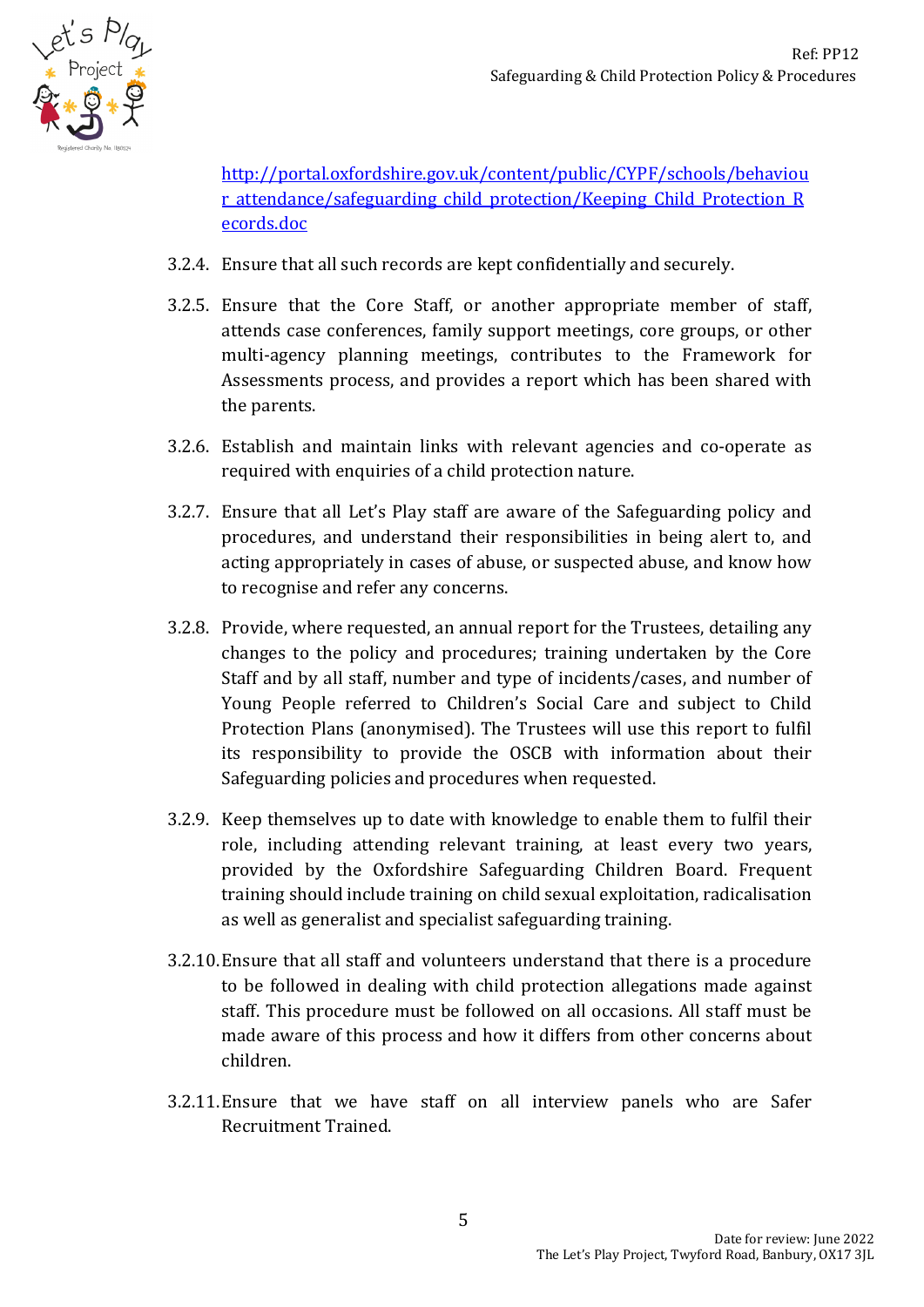

- 3.2.12.Ensure that all Staff and Volunteers are selected and recruited only after having gone through appropriate checks.
- 3.2.13.Our setting will have regard to our obligations to prevent our young people from being drawn into extremism or terrorism. We recognise that this is our statutory duty under the counter terrorism and security act 2015. Please see the links below for further guidance and information around this.
	- a. **[Prevent Briefing](http://schools.oxfordshire.gov.uk/cms/sites/schools/files/folders/folders/documents/safeguarding/Generalpreventbriefing.pdf)**
	- b. [Prevent within Schools](http://schools.oxfordshire.gov.uk/cms/sites/schools/files/folders/folders/documents/safeguarding/Educationtoolkit.pdf)
	- c. [Channel Panel Advice](http://schools.oxfordshire.gov.uk/cms/sites/schools/files/folders/folders/documents/safeguarding/Channelpanelleaflet.pdf)

### **4. Supporting Young People:**

- 4.1. We recognise that a Young Person who is abused, who witnesses violence or who lives in a violent environment may feel helpless and humiliated, may blame him/her, and find it difficult to develop and maintain a sense of self-worth.
- 4.2. We accept that research shows that the behaviour of a Young Person adult in these circumstances may range from that which is perceived to be normal to aggressive or withdrawn.

#### 4.3. **At Let's Play we will support all Young People by:**

- 4.3.1. Encouraging the development of self-esteem and resilience in every aspect of life.
- 4.3.2. Promoting a caring, safe and positive environment.
- 4.3.3. Liaising and working together with all other support services and those agencies involved in the safeguarding of Young People.
- 4.3.4. Notifying Social Care as soon as there is a significant concern.
- 4.3.5. Notifying Social Care when a Young Person attending the centre are privately fostered.

# **5. Confidentiality:**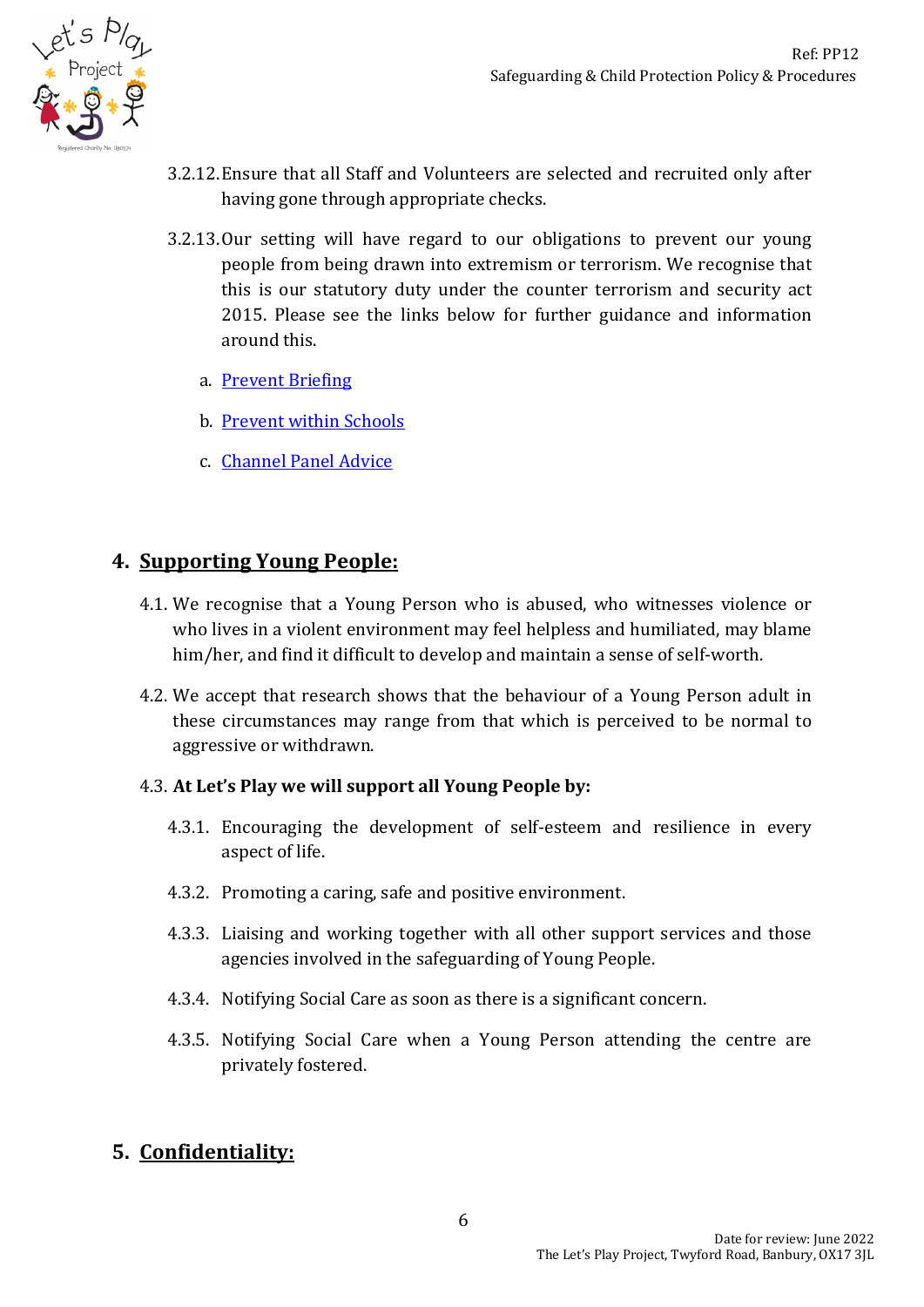

- 5.1. We recognise that all matters relating to child protection are confidential.
- 5.2. The Core Staff or Session Leader will disclose personal information about a Young Person to other members of staff on a need to know basis only.
- 5.3. However, all staff must be aware that they have a professional responsibility to share information with other agencies in order to safeguard Young People.
- 5.4. All staff must be aware that they cannot promise a Young Person to keep secrets which might compromise the Young Person's safety or well-being or that of another.
- 5.5. We will always undertake to share our intention to refer a Young Person to MASH with their parents /carers unless to do so could put the child at greater risk of harm or impede a criminal investigation. If in doubt, we will consult with the Trustees or MASH/OSCB on this point.
- 5.6. We will take no names consultations with our local Assessment Teams to discuss concerns we may have, but we understand that if they then ask for a name, we will disclose those details and it will become a referral.

# **6. Supporting Staff**

- 6.1. We recognise that staff working at Let's Play who have become involved with a young person who has suffered harm or appears to be likely to suffer harm may find the situation stressful and upsetting.
- 6.2. We will support such staff by providing an opportunity to talk through their anxieties with the Core Staff or Session Leader and to seek further support. This could be provided by another trusted colleague, or a representative of a professional body, as appropriate.
- 6.3. In consultation with all staff, we have adopted a code of conduct for staff at Let's Play. This forms part of our staff induction pack. We understand that staff should have access to advice on the boundaries of appropriate behaviour.
- 6.4. We recognise that our Core Staff and Session Leaders should have access to support and appropriate workshops, courses or meetings as organised by the OSCB.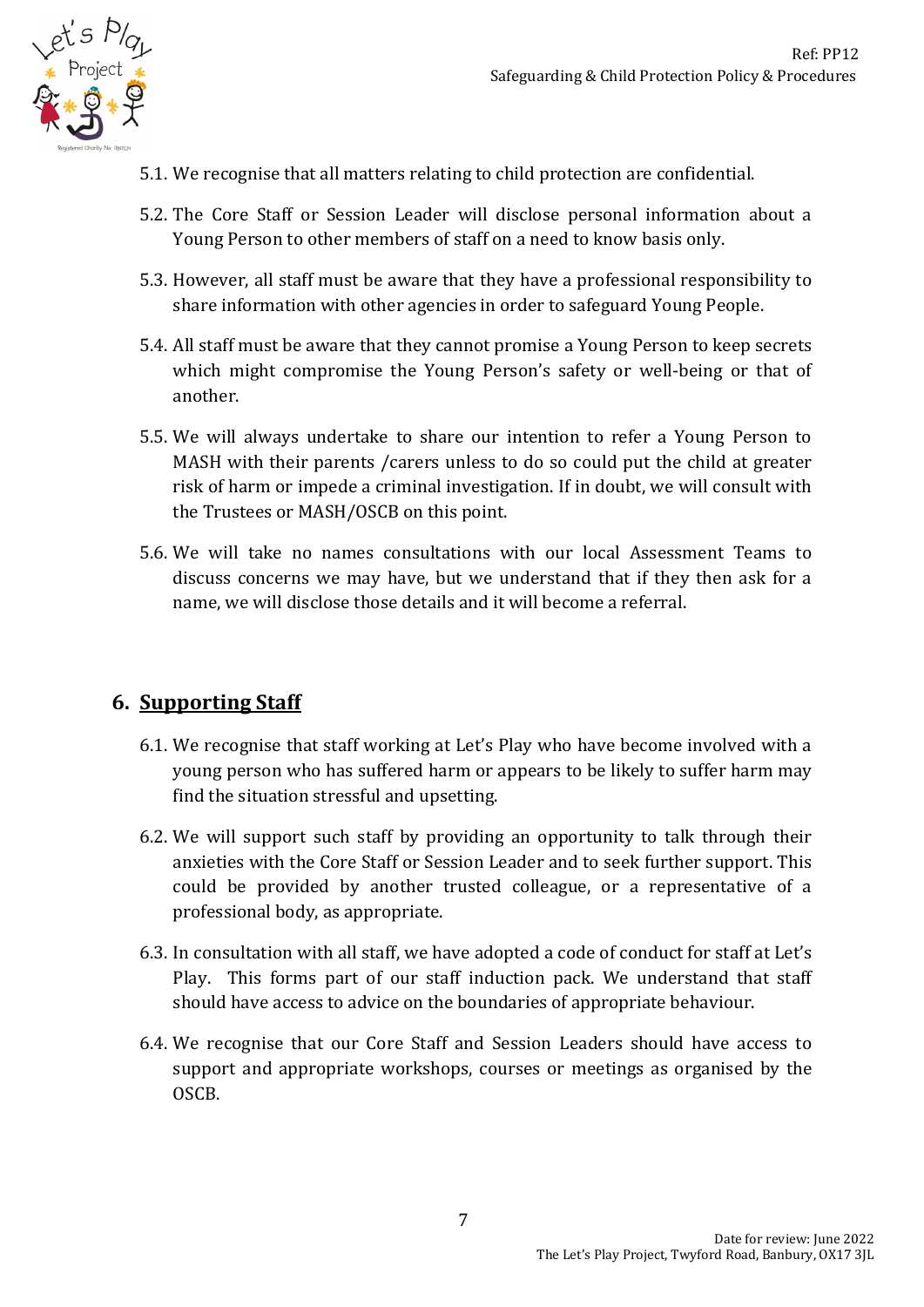

# **7. Allegations against staff:**

- 7.1. All staff should take care not to place themselves in a vulnerable position with a young person. It is always advisable for interviews or work with individual Young People or parents to be conducted in view of other adults.
- 7.2. We understand that a Young Person may make an allegation against a member of staff. If such an allegation is made, the member of staff receiving the allegation will immediately inform the Project Manager or the most senior member of staff available.
- 7.3. The Project Manager on all such occasions will discuss the content of the allegation with the LADO **before taking any action.** Our Oxfordshire County contacts are Alison Beasley, Acting LADO (01865 323457) or Donna Crozier, Safeguarding Coordinator (01865 816382).
- 7.4. If the allegation made to a member of staff concerns the manager themselves, the person receiving the allegation will immediately inform the Chair of Trustees who will consult with LADO, without notifying the manger first.
- 7.5. Let's Play will follow the procedures for managing allegations against staff, a copy of which can be accessed through the OSCB website.
- 7.6. Suspension of the member of staff against whom an allegation has been made needs careful consideration, and we will consult with the above-named professionals in making this decision.

# **8. Whistleblowing:**

- 8.1. We recognise that Young People cannot be expected to raise concerns in an environment where staff fail to do so.
- 8.2. All staff should be aware of their duty to raise concerns about the attitude or actions of colleagues and appropriate advice will be sought from the LADO or Safeguarding Team where necessary.

# **9. Physical Intervention/Positive Handling:**

9.1. Our policy on physical intervention/positive handling by staff is set out separately as part of our Physical Intervention Policy (PP25). It complies with OSCB Guidance, 'The Use of Force to Control or Restrain Pupils' 2010.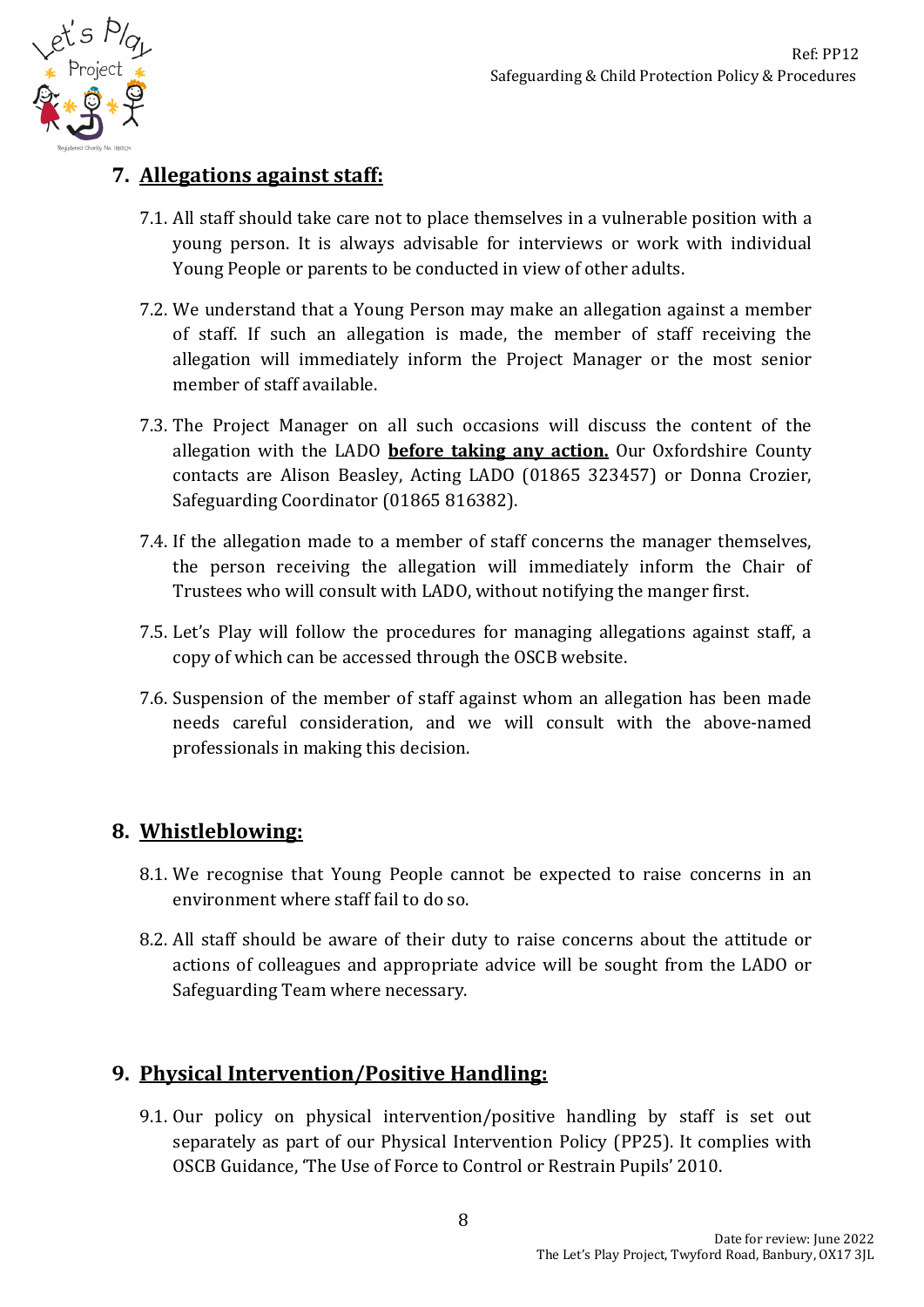

- 9.2. Such events are recorded on a physical intervention form and signed by the witnesses.
- 9.3. We recommend that staff that are likely to need to use physical intervention should be appropriately trained.
- 9.4. We understand that physical intervention of a nature that causes injury or distress to a young person may be considered under child protection or disciplinary procedures.

# **10.Anti-Bullying:**

10.1. Our policy on the prevention and management of bullying is set out in our Anti Bullying Policy (PP26) and acknowledges that to allow or condone bullying may lead to consideration under child protection procedures. Bullying is a safeguarding matter that if left unresolved can become a child protection matter. Our setting will take seriously any bullying concerns, and both investigate and take action to protect pupils where appropriate.

## **11. Health & Safety:**

11.1. Our Health & Safety policy (PP02), set out in a separate document, reflects the consideration we give to the protection of our Young People both physically within Let's Play, and when away from Let's Play when undertaking trips out.

# **12.Mobile Phones:**

- 12.1. The use of mobile phones by employees to make/receive personal calls and/or texts during the working day is forbidden.
- 12.2. Any personal calls should be directed to the Let's Play's landline number so that a message can be relayed to the member of staff, when the member of staff is available, unless there is an emergency situation, where the message must be relayed to the employee immediately.
- 12.3. At the start of each session staff or child service user will place their mobile phone in the designated container which will be locked in the office until the session is over.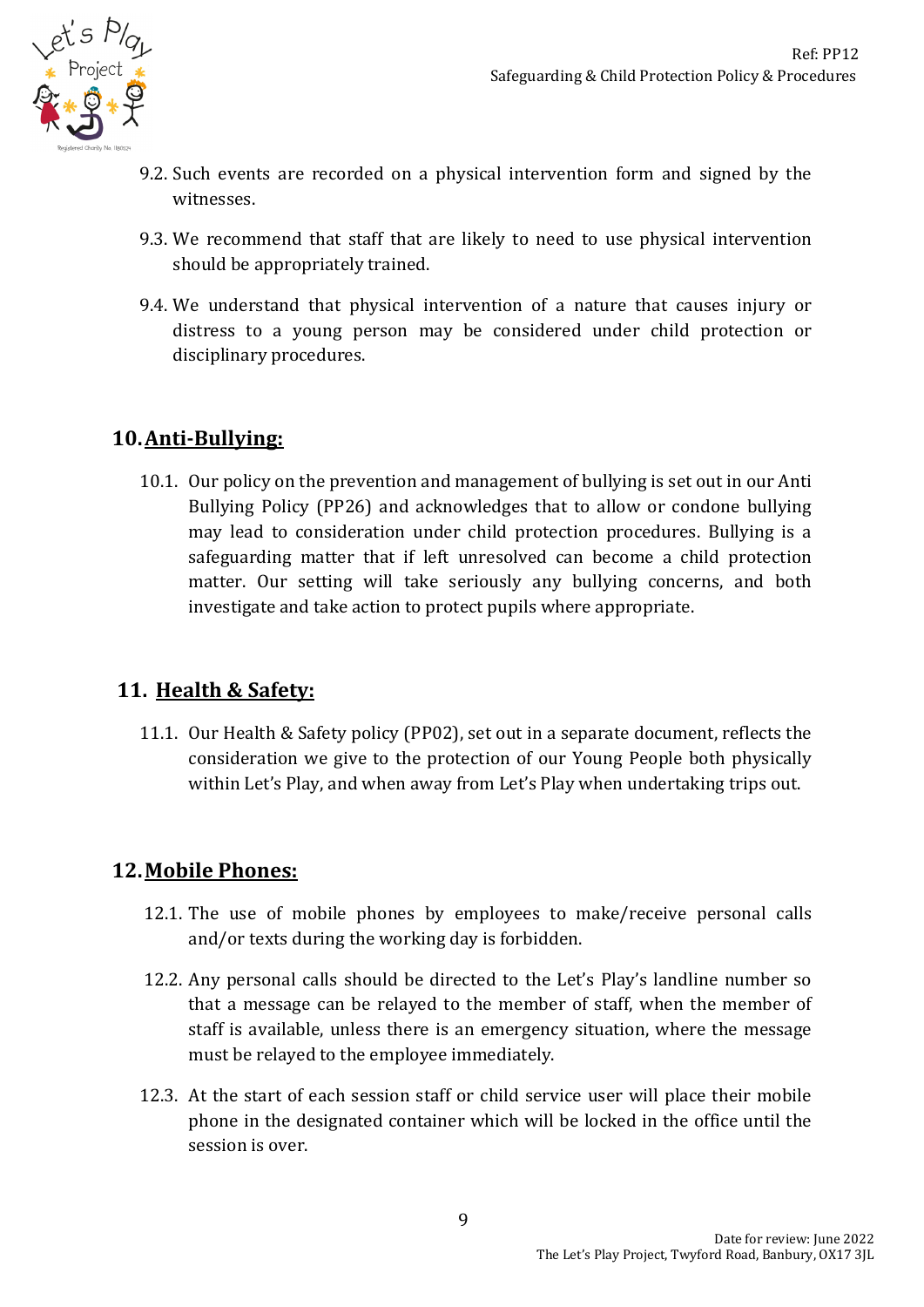

- 12.4. An increasing number of mobile phones now have built-in cameras and have the capability to capture copy and transmit images through a range of technologies and formats. Employees should never take or transmit images of pupils and colleagues on their personal mobile phone.
- 12.5. A work mobile phone has been provided to Activities Manager and Assistants, which can be used in sessions as it has no photographic capability.

# **13.Role of the Trustees:**

- 13.1. The Trustees of Let's Play undertake the regular review of safeguarding related policies and procedures that operate at Let's Play.
- 13.2. The Trustees have a crucial role in monitoring and challenging staff on the effectiveness of safeguarding arrangements
- 13.3. All staff have a responsibility for action in cases of suspected child abuse. This document outlines the procedures which should be followed if any member of staff suspects a young person is being abused, or if a disclosure is made.

**Immediate action is required where there is concern about possible abuse, written records must be made at each stage of the process.**

13.4. All staff are asked to be alert to possible physical or emotional problems being experienced by Young People.

**If a Young Person asks to speak to you about a problem, do not promise confidentiality but explain that it may be necessary to consult a colleague.** 

## **14.Categories of Abuse:**

14.1. The table below outlines the four main categories of abuse as defined by the Department of Health "Working Together to Safeguard Children" document 2010. (Full definitions can be found in this document) Staff should be aware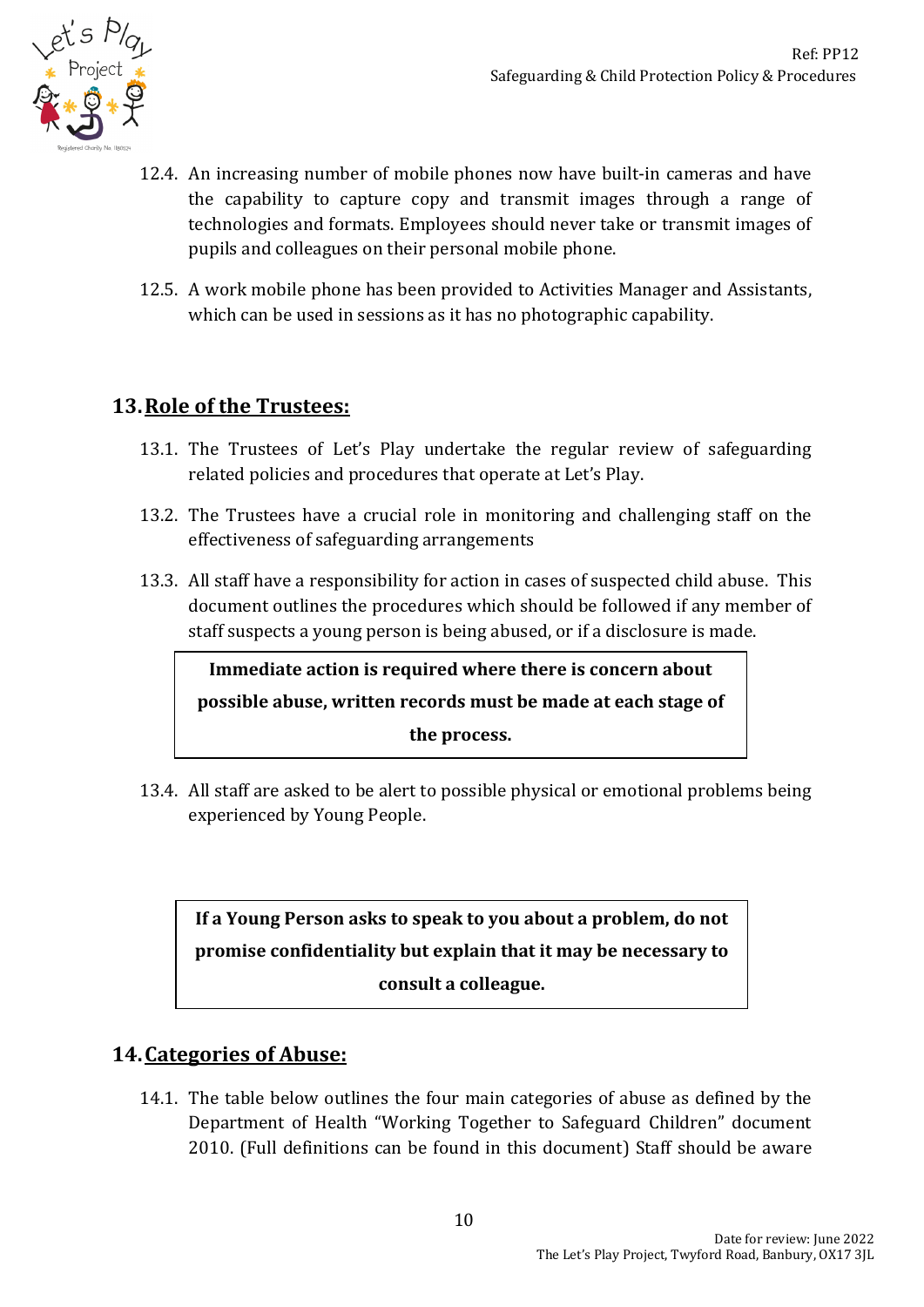

that the possible indicators are not definitive and that some young people may present these behaviours for reasons other than abuse.

| <b>Type of Abuse</b>                                                                                                                                                                                                                                                                                                                                                                                                                                                                                                                                                                | <b>Possible Indicators</b>                                                                                                                                                                                                                                                                                                                                                                                                |
|-------------------------------------------------------------------------------------------------------------------------------------------------------------------------------------------------------------------------------------------------------------------------------------------------------------------------------------------------------------------------------------------------------------------------------------------------------------------------------------------------------------------------------------------------------------------------------------|---------------------------------------------------------------------------------------------------------------------------------------------------------------------------------------------------------------------------------------------------------------------------------------------------------------------------------------------------------------------------------------------------------------------------|
| <b>Neglect</b>                                                                                                                                                                                                                                                                                                                                                                                                                                                                                                                                                                      |                                                                                                                                                                                                                                                                                                                                                                                                                           |
| The persistent failure to meet a young<br>person's basic physical and psychological<br>needs, likely to result in the serious<br>impairments of the young person's health or<br>development. Neglect may occur during<br>pregnancy as a result of maternal substance<br>abuse. Once a child is born, neglect may<br>involve a parent or carer failing to:<br>provide food, clothing and shelter<br>$\bullet$<br>protect a Young Person from<br>physical and emotional harm or<br>danger<br>ensure adequate supervision<br>ensure access to appropriate medical<br>care or treatment | Obvious signs of lack of care, including:<br>Problems with personal hygiene<br>Constant hunger<br>$\bullet$<br>Inadequate clothing<br>Emaciation<br>Lateness or non-attendance at Let's<br>Play<br>Poor relationship with peers<br>Untreated medical problems<br>$\bullet$<br>Compulsive stealing and scavenging<br>$\bullet$<br>Rocking, hair twisting, thumb<br>$\bullet$<br>sucking<br>Running away<br>Low self-esteem |
| <b>Physical Abuse</b><br>May involve hitting, shaking, throwing,<br>poisoning, burning or scalding, drowning,<br>suffocating or otherwise causing physical<br>harm to a young person. Physical harm may<br>also be caused when a parent or carer<br>fabricates the symptoms of, or deliberately<br>induces illness in a Young Person.                                                                                                                                                                                                                                               | Physical signs that do not tally with<br>the given account of occurrence<br>conflicting or unrealistic<br>explanations of cause<br>repeated injuries<br>Delay in reporting or seeking<br>medical advice.                                                                                                                                                                                                                  |
| <b>Sexual Abuse</b><br>Forcing or enticing a Young Person to take<br>part in sexual activities, not necessarily<br>involving a high level of violence, whether<br>or not the young person is aware of what is<br>happening. The activities may involve<br>physical contact, penetrative or non-<br>penetrative acts and also includes involving<br>young people in watching pornographic<br>material or watching sexual acts.                                                                                                                                                       | Sudden changes in behaviour<br>Displays of affection which are<br>sexual and age inappropriate<br>Tendency to cling or need constant<br>reassurance<br>Tendency to cry easily<br>Regression to younger behaviour -<br>e.g. thumb sucking, acting like a baby<br>Unexplained gifts or money<br>Depression and withdrawal<br>Wetting/soiling day or night<br>Fear of undressing for swimming<br>$\bullet$                   |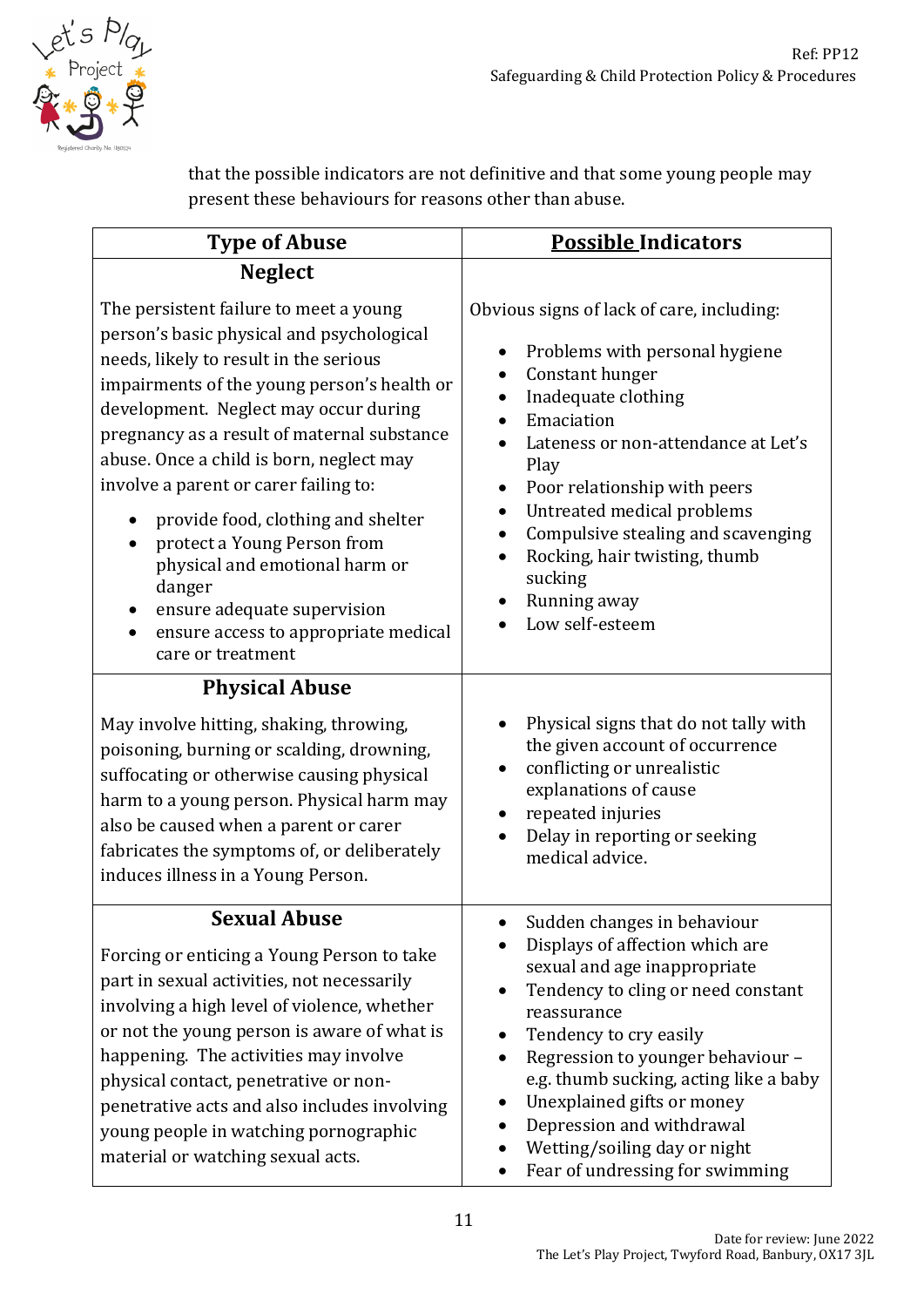

## **Emotional Abuse**

The persistent emotional maltreatment of a young person such as to cause severe and persistent adverse effects on the young person's emotional development. It may involve conveying to young people that they are worthless or unloved, inadequate, or valued only insofar as they meet the needs of another person.

- Rejection
- Isolation
- Young Person being blamed for actions of adults
- Young person being used as carer for younger siblings
- Affection and basic emotional care giving/warmth
- persistently absent or withheld.

# **15.Child sexual exploitation (CSE):**

15.1. The sexual exploitation of young people under 18 involves exploitative situations, contexts and relationships where young people, (or a third person or persons) receive something, (e.g. food, accommodation, drugs, alcohol, cigarettes, affections, gifts, money) as a result of them performing and/or others performing on them, sexual activities. Child sexual exploitation can occur through the use of technology without the child's immediate recognition; for example, being persuaded to post sexual images on the internet/mobile phones without immediate payment or gain. In all cases those exploiting the young person have power over them by virtue of their age, gender, intellect, physical strength and/or economic or other resources. Violence, coercion and intimidations are common, involvement in exploitative relationships being characterised in the main by the young person's limited availability of choice, resulting from their social/economic and/or emotional vulnerability. (DCSF 2009)

#### 15.2. **Key facts about CSE**

- 15.2.1.Sexual exploitation often starts around the age of 10 years old. Girls are usually targeted from age 10 and boys from age 8.
- 15.2.2.It affects both girls and boys and can happen in all communities.
- 15.2.3.Any person can be targeted but there are some particularly vulnerable groups: Looked After Young People, Young People Leaving Care and Young People with Disabilities.
- 15.2.4.Victims of CSE may also be trafficked (locally, nationally and internationally).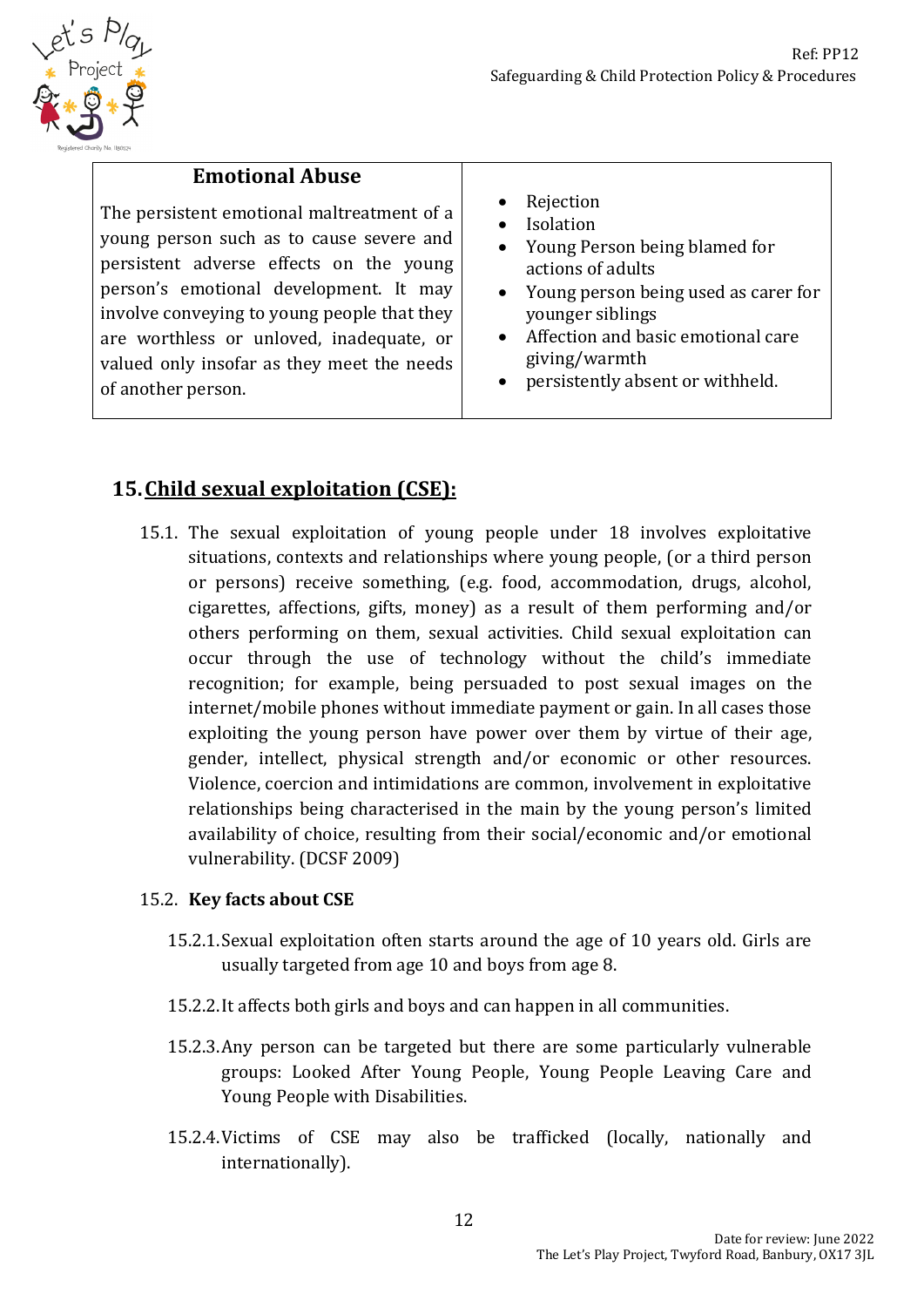

- 15.2.5.Over 70% of adults involved in prostitution were sexually exploited as children or teenagers.
- 15.2.6.Sexual violence or abuse against young people represents a major public health and social welfare problem within UK society, affecting 16% of young people under 16. That is approximately 2 million children.

#### 15.3. **Good practice – Individuals**

- 15.3.1.Recognise the symptoms and distinguish them from other forms of abuse
- 15.3.2.Treat the Young Person as a victim of abuse
- 15.3.3.Understand the perspective/behaviour of the young person and be patient with them
- 15.3.4.Help the young person to recognise that they are being exploited
- 15.3.5.Collate as much information as possible
- 15.3.6.Share information with other agencies and seek advice / refer to Social Care.

#### 15.4. **Good practice – Organisations:**

- 15.4.1.Ensure robust safeguarding policies and procedures are in place which cover CSE
- 15.4.2.Promote and engage in effective multi-agency working to prevent abuse
- 15.4.3.Work to help victims move out of exploitation
- 15.4.4.Cooperate to enable successful investigations and prosecutions of perpetrators
- 15.4.5.Link to guidance:

[https://www.gov.uk/government/uploads/system/uploads/attachment\\_](https://www.gov.uk/government/uploads/system/uploads/attachment_data/file/278849/Safeguarding_Children_and_Young_People_from_Sexual_Exploitation.pdf) data/file/278849/Safeguarding Children and Young People from Sexual [\\_Exploitation.pdf](https://www.gov.uk/government/uploads/system/uploads/attachment_data/file/278849/Safeguarding_Children_and_Young_People_from_Sexual_Exploitation.pdf)

#### **16.Forced marriages (FM):**

16.1. FM is now a specific offence under s121 of the Anti-Social Behaviour, Crime and Policing Act 2014 that came into force on 16 June 2014.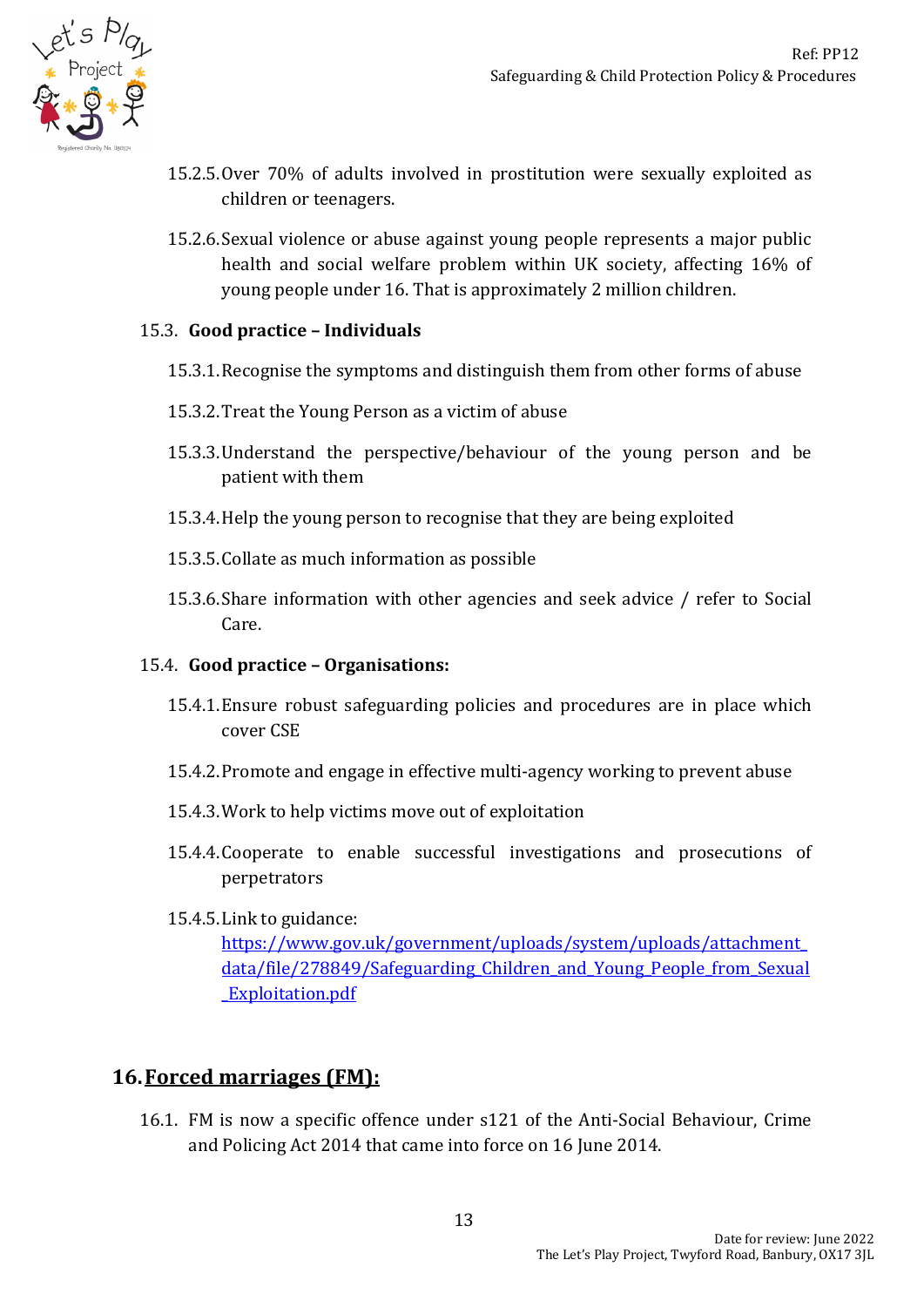

- 16.2. A FM is a marriage conducted without the valid consent of one or both parties, and where duress is a factor Forced marriage is when someone faces physical pressure to marry (e.g. threats, physical violence or sexual violence) or emotional and psychological pressure (e.g. if someone is made to feel like they're bringing shame on their family). This is very different to an arranged marriage where both parties give consent.
- 16.3. FM is illegal in England and Wales. This includes:
	- 16.3.1.Taking someone overseas to force them to marry (whether or not the forced marriage takes place).
	- 16.3.2.Marrying someone who lacks the mental capacity to consent to the marriage (whether they're pressured to or not).
	- 16.3.3.Link to the guidance:

[https://www.gov.uk/government/uploads/system/uploads/attachment\\_](https://www.gov.uk/government/uploads/system/uploads/attachment_data/file/380125/MultiAgencyPracticeGuidelinesNov14.pdf) [data/file/380125/MultiAgencyPracticeGuidelinesNov14.pdf](https://www.gov.uk/government/uploads/system/uploads/attachment_data/file/380125/MultiAgencyPracticeGuidelinesNov14.pdf)

## **17.Female Genital Mutilation (FGM):**

- 17.1. FGM is child abuse and a form of violence against women and girls, and therefore should be dealt with as part of existing child safeguarding/protection structures, policies and procedures.
- 17.2. FGM is illegal in the UK. In England, Wales and Northern Ireland, the practice is illegal under the Female Genital Mutilation Act 2003.
- 17.3. Other than in the excepted circumstances, it is an offence for **any person (regardless of their nationality or residence status)** to:
	- 17.3.1.Perform FGM in England, Wales or Northern Ireland (section 1 of the Act);
	- 17.3.2.Assist a girl to carry out FGM on herself in England, Wales or Northern Ireland (section 2 of the Act); and
	- 17.3.3.Assist (from England, Wales or Northern Ireland) a non-UK person to carry out FGM outside the UK on a **UK national or permanent UK resident** (section 3 of the Act).
	- 17.3.4.Link to the guidance:

[https://www.gov.uk/government/uploads/system/uploads/attachment\\_](https://www.gov.uk/government/uploads/system/uploads/attachment_data/file/380125/MultiAgencyPracticeGuidelinesNov14.pdf) [data/file/380125/MultiAgencyPracticeGuidelinesNov14.pdf](https://www.gov.uk/government/uploads/system/uploads/attachment_data/file/380125/MultiAgencyPracticeGuidelinesNov14.pdf)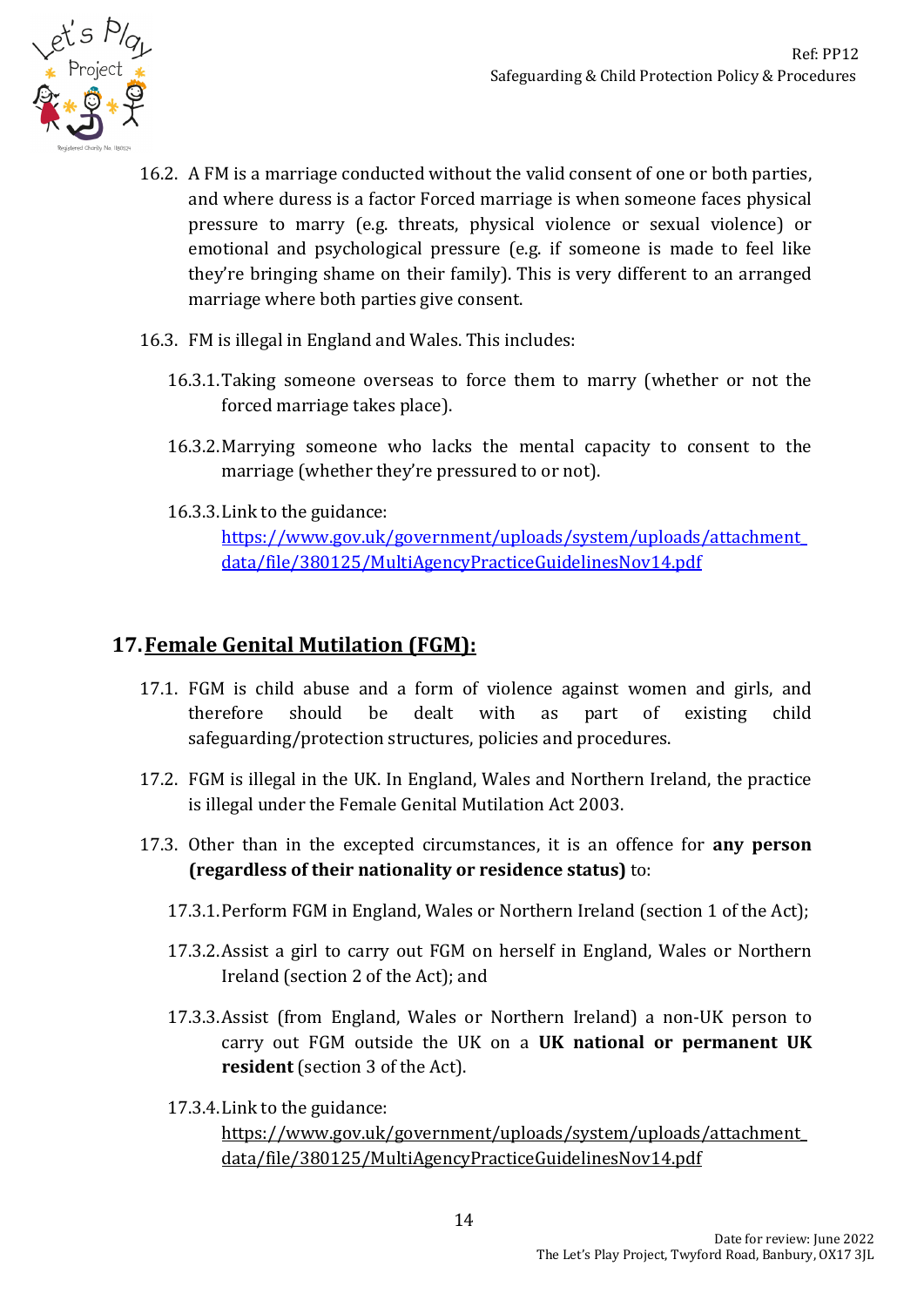

## **18.Prevent:**

- 18.1. The Counter Terrorism & Security Act 2015 places a Prevent duty on specified schools to have "due regard to the need to prevent people from being drawn into terrorism". The education and childcare specified authorities in Schedule 6 to the Act are as follows:
	- 18.1.1.The proprietors of maintained schools, non-maintained special schools, maintained nursery schools, independent schools (including academies and free schools) and alternative provision academies, PRUs, registered early years providers, registered late years providers and some holiday schemes.
- 18.2. Schools/settings subject to the Prevent Duty will be expected to demonstrate activity in the following areas:
	- 18.2.1.Assessing the risk of young people being drawn into terrorism
	- 18.2.2.Demonstrate that they are protecting young people from being drawn into terrorism by having robust safeguarding policies.
	- 18.2.3.Ensure that their safeguarding arrangements take into account the policies and procedures of the Local Safeguarding Children Board.
	- 18.2.4.Make sure that staff have training that gives them the knowledge and confidence to identify young people at risk of being drawn into terrorism, and to challenge extremist ideas which can be used to legitimise terrorism
	- 18.2.5.Expected to ensure young people are safe from terrorist and extremist material when accessing the internet in school.

# **19.Dealing with Disclosures:**

#### 19.1. **Receive**

19.1.1.Always stop and listen straight away to someone who wants to tell you about incidents or suspicions of abuse. Listen quietly and actively, giving your undivided attention. Allow silences when needed. Do not show shock or disbelief but take what is said seriously.

#### 19.2. **Reassure**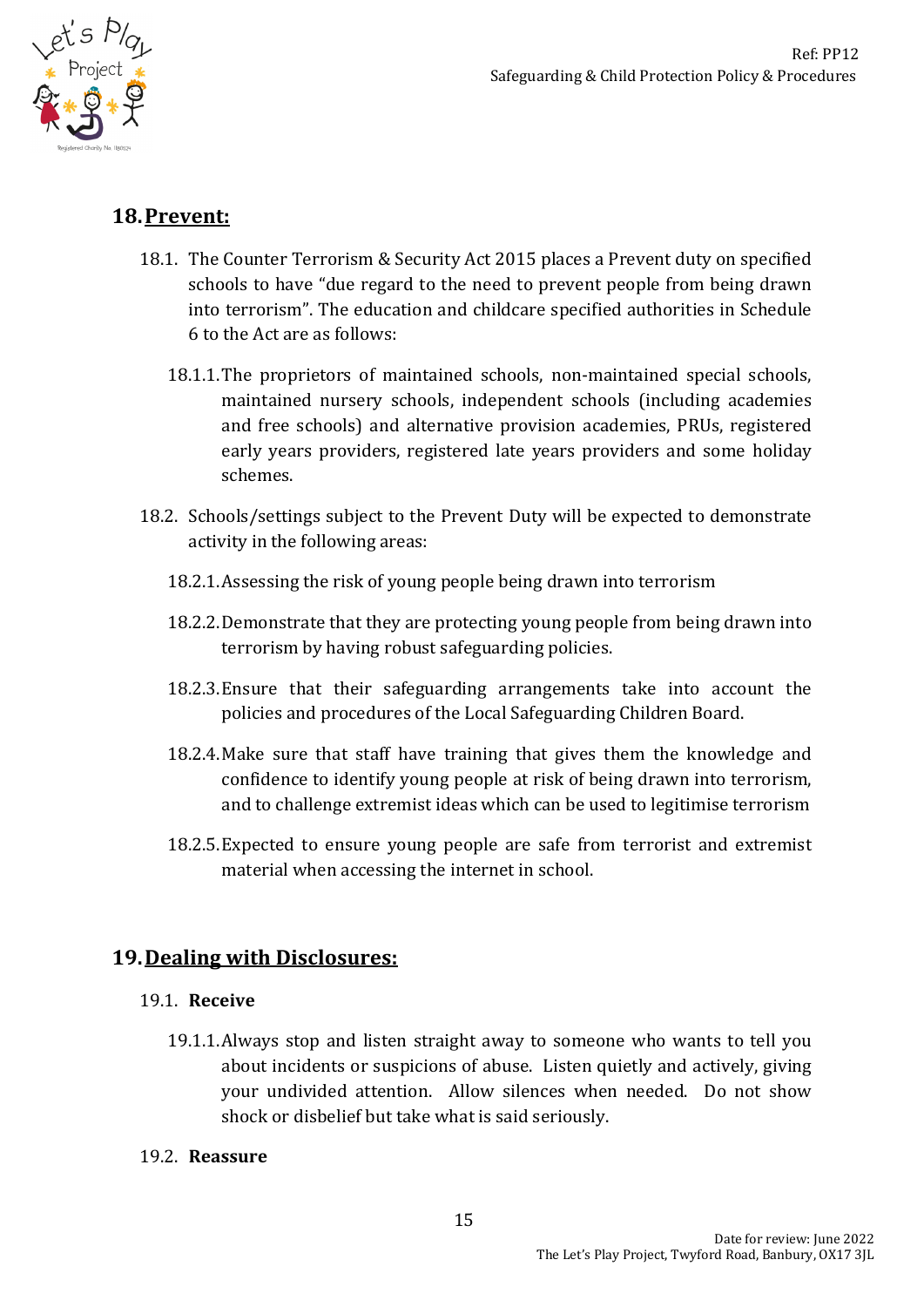

19.2.1.Stay calm, no judgements, empathise. **Never make a promise that you can keep what a child has said a secret.** Giving reassurance that only those who need to know will be told. Reassure the young person that they were right to tell you.

#### 19.3. **React**

- 19.3.1.React to the young person only as far as is necessary for you to establish whether or not you need to refer this matter, but don't interrogate for full details.
	- a. Don't ask leading questions keep the questions open e.g. 'is there anything else you want to say?'
	- b. Do not criticize the perpetrator; the student may have affection for him/her.
	- c. Explain what you will do next inform the Session Leader, keep in contact.

#### 19.4. **Record**

- 19.4.1.If possible, make brief notes about what they are actually telling you at the time. Keep these notes, however rough they are. If you are unable to make notes at the time write down what was said as soon as you can.
	- a. Try to record what was said by the Young Person rather than your interpretation of what they are telling you.
	- b. Record the date, time, place and any noticeable nonverbal behaviour.

#### 19.5. **Report**

19.5.1.Report the incident to the Session Leader and do not tell any other adults or Young People what you have been told.

**Never attempt to carry out an investigation of suspected abuse by interviewing the Young Person or any others involved. This is a highly skilled role and any attempts by yourself could affect possible criminal proceedings.**

#### 19.6. **Record Keeping**

19.6.1.The Safeguarding Leads for child protection are responsible for ensuring that the necessary paperwork is completed and sent to the relevant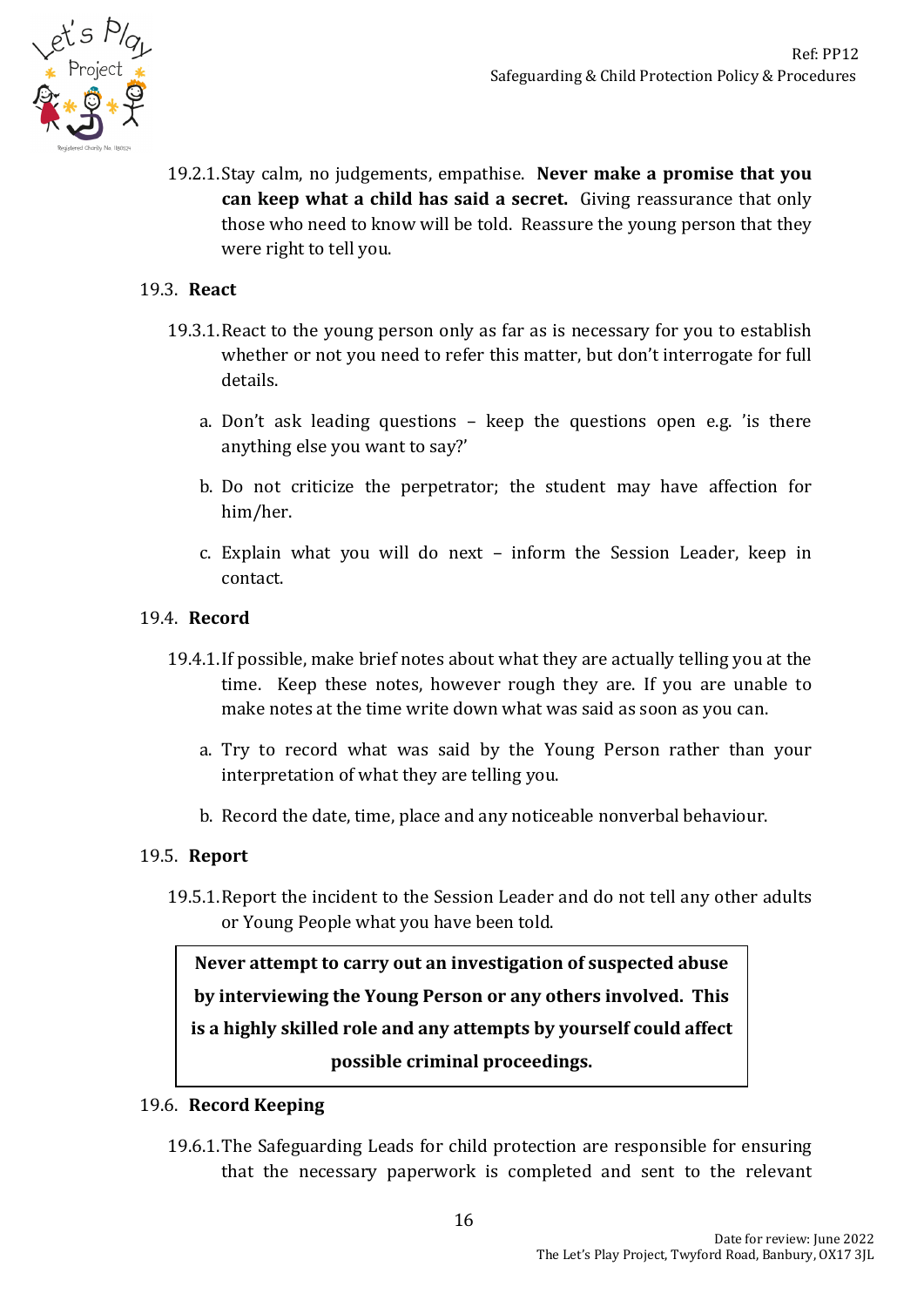

people and stored in a safe and confidential place. This means that the records will be a coherent factual record of the concerns that are stored on individual young people in a clear chronological order.

#### **If you have any safeguarding concerns ring:**

## **Let's Play Project Designated Leads:**

**Sammy Bates** – 07852251073 **Vanessa Cox** – 07961740068 **Tracey Owen** – 07970 545125

**LCSS North** – 03452412703 **MASH** – 0845 050 7666 (Out of Hours) 0800 833408. <https://www.oxfordshire.gov.uk/cms/content/online-mash-enquiry-form> **Police 08458505505** or **01865 335200.**

*If you have concerns about a member of staff contact the LADO (Local Authority Designated Officer) on: 01865 810603.*

**Oxfordshire LA would like to acknowledge the following, whose documents were referred to during the preparation of this policy: Buckinghamshire, Thurrock, Cambridgeshire, Northamptonshire, Kent and IRSC colleagues.**

# **Appendix 1: - Safeguarding Flow Chart**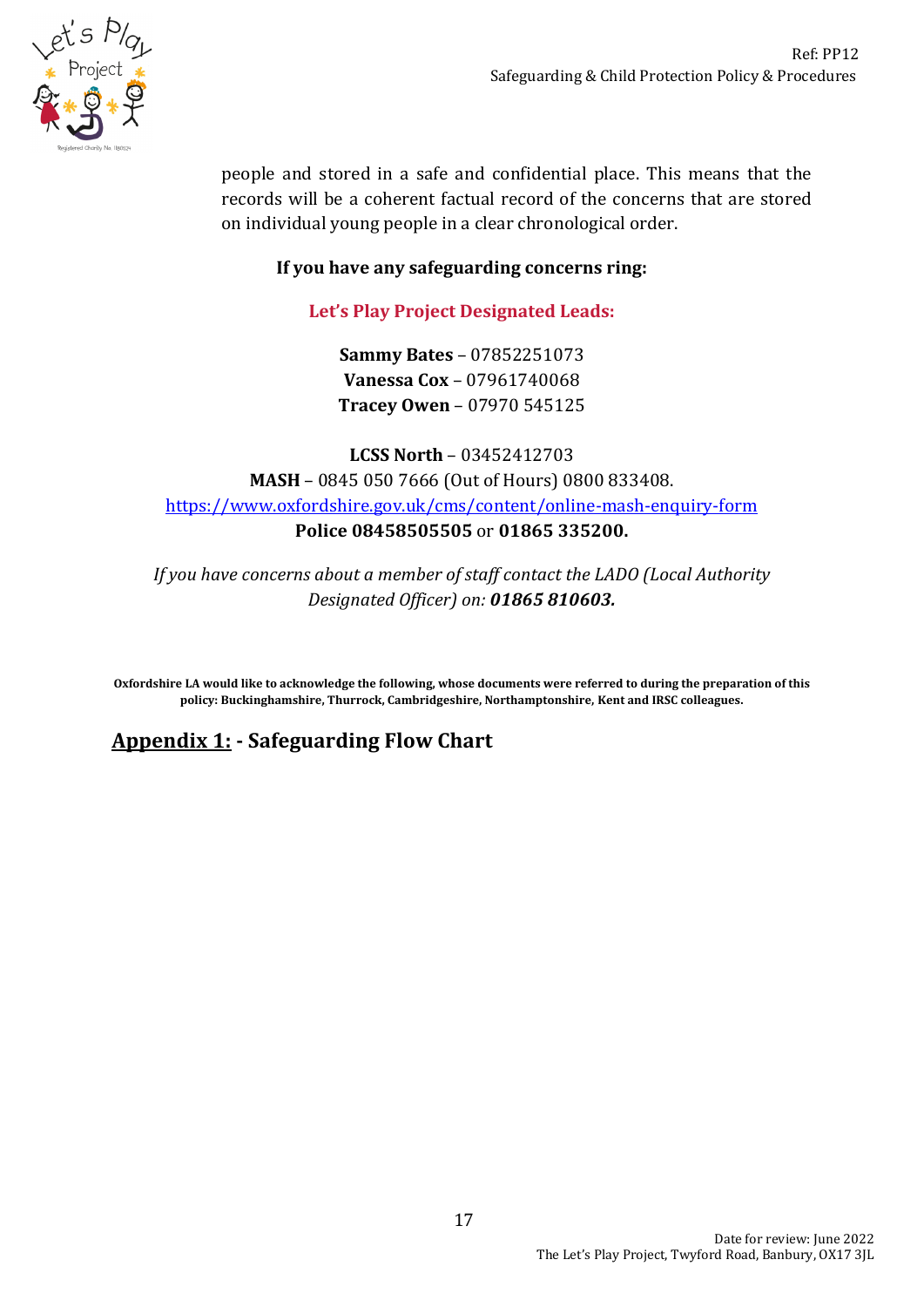#### What to do if you have a concern

et's Play